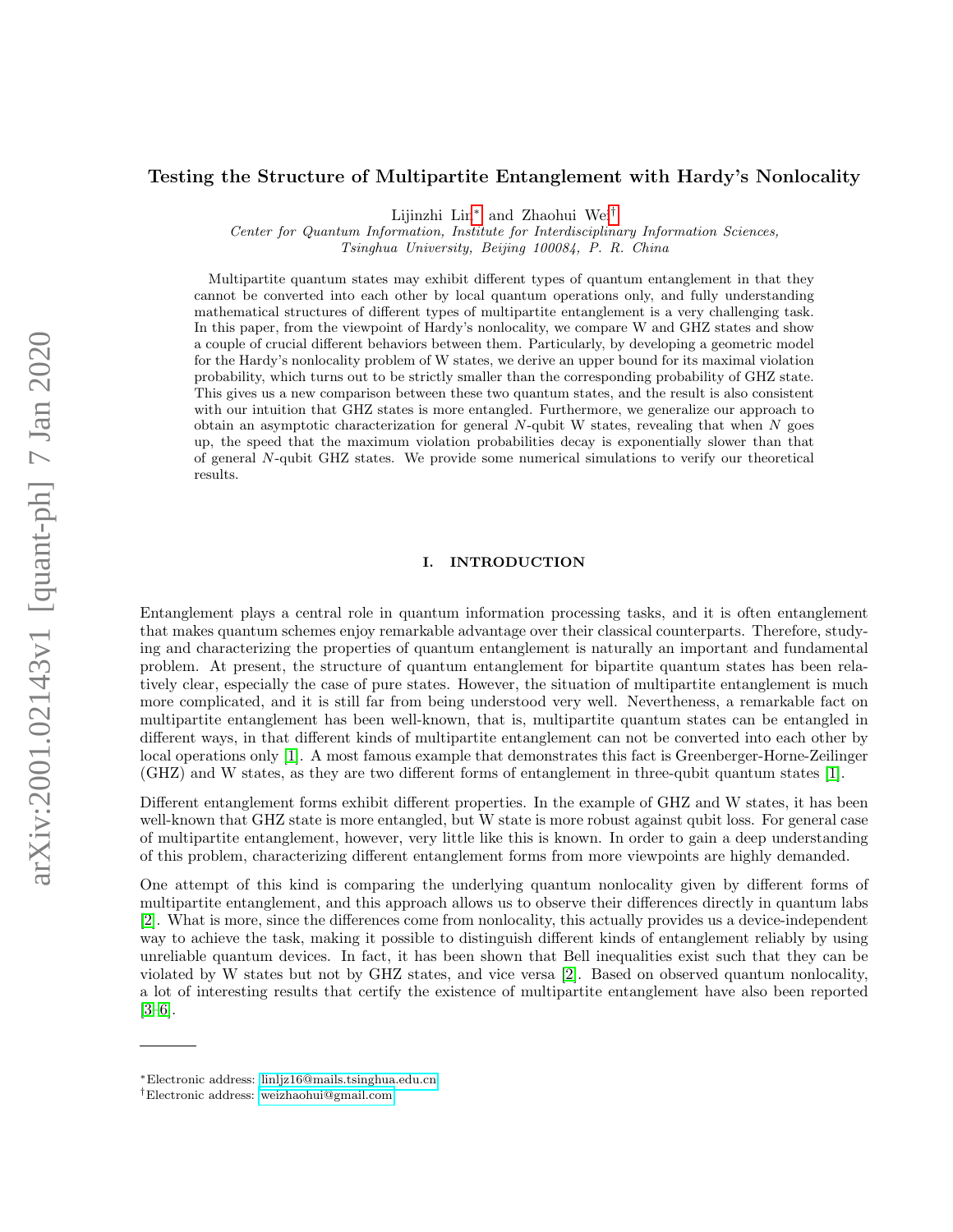Besides Bell inequalities, Hardy's paradox provides another framework to describe quantum nonlocality [\[7\]](#page-12-4). For convenience, in later discussions we use Hardy's nonlocality to address the nonlocal property revealed by Hardy's paradox.

The original Hardy's nonlocality problem was a proof of entanglement for almost all two qubit states [\[7\]](#page-12-4), and later was generalized to scenarios of multiple qubits, multiple settings, and qudit states [\[8–](#page-12-5)[11\]](#page-12-6). Furthermore, a lot of experiments have been performed to confirm the paradox [\[12–](#page-12-7)[14\]](#page-12-8). In this paper, our comparisons will be based on the Hardy's nonlocality problem for multiqubit states proposed in [\[9\]](#page-12-9), which can be formulated as below. Consider an N-qubit quantum state  $|\psi\rangle$  and two sets of observables  $U_i$  and  $D_i(i \in [N],$  where  $[N] \equiv \{1, 2, ..., N\}$ , where the subscript i represents that the observable measures the i-th qubit alone. The observables are set up so that

$$
P(D_1U_2\cdots U_N|++\cdots+)=0,
$$
  
\n
$$
P(U_1D_2\cdots U_N|++\cdots+)=0,
$$
  
\n
$$
\cdots
$$
  
\n
$$
P(U_1U_2\cdots D_N|+-\cdots+)=0,
$$
  
\n
$$
P(D_1D_2\cdots D_N|--\cdots-)=0,
$$
  
\n
$$
P(U_1U_2\cdots U_N|++\cdots+)>0,
$$

where  $P(A_1A_2\cdots A_N|+++)$  denotes the joint probability when one measures the *i*-th qubit with the measurement setting  $A_i$  and gets the outcome  $+$ , and the other expressions are similar. And for convenience, we call the first N relations equation constraints.

It turns out that quantum entanglement is necessary to manifest Hardy's nonlocality, i.e., satisfy all the constraints above [\[7,](#page-12-4) [9\]](#page-12-9). Indeed, in any classical scenario where each local measurement is independent of the others, the last inequality gives  $P(U_i|+) > 0$  for all  $i \in [N]$ , implying that  $P(D_i|+) = 0$  for all  $i \in [N]$ , which is a contradiction to  $P(D_1D_2 \cdots D_N | -- \cdots -)=0$ . Therefore, if a classical system satisfies the first N constraints, we must have that  $P(U_1U_2\cdots U_N|+\cdots+)=0$ , and the violation to this relation means that the system must be quantum. For convenience, when the first  $N$  constraints are satisfied, we call the maximal value of  $P(U_1U_2\cdots U_N|++\cdots+)$  the maximal violation probability.

Since Hardy's nonlocality reveals quantumness of entangled quantum states, it should allow us to look into the essential properties of multipartite entanglement, including describing the differences between multipartite entanglement forms. However, to our knowledge Hardy's nonlocality has not been utilized to compare different entanglement structures of multipartite quantum states. In this paper, complementing a previous work that investigated Hardy's nonlocality for multipartite GHZ states [\[9\]](#page-12-9), we analyze Hardy's nonlocality for multipartite W states.

Specifically, by developing a new geometric model for W states in Hardy's nonlocality problem, we derive an upper bound of the maximal violation probability for the perfect 3 qubit W state, which is 1/9 and strictly smaller than the corresponding probability of the perfect 3 qubit GHZ state, 0.125. Note that this comparison is consistent with our intuition that the GHZ state is more entangled, though we have known that entanglement and nonlocality are two different computational resources. Furthermore, we also obtain an asymptotic lower bound of maximum violation probabilities for multipartite W states as well, which is roughly  $\Omega(1/N)$ . And this means that when N goes up, the speed that maximum violation probabilities for multipartite W states decay is exponentially slower than that of multipartite GHZ states. Therefore, our results indicate a couple of crucial different behaviors of W states and GHZ states from the viewpoint of Hardy's nonlocality. We also provide some numerical simulation results to verify our theoretical results.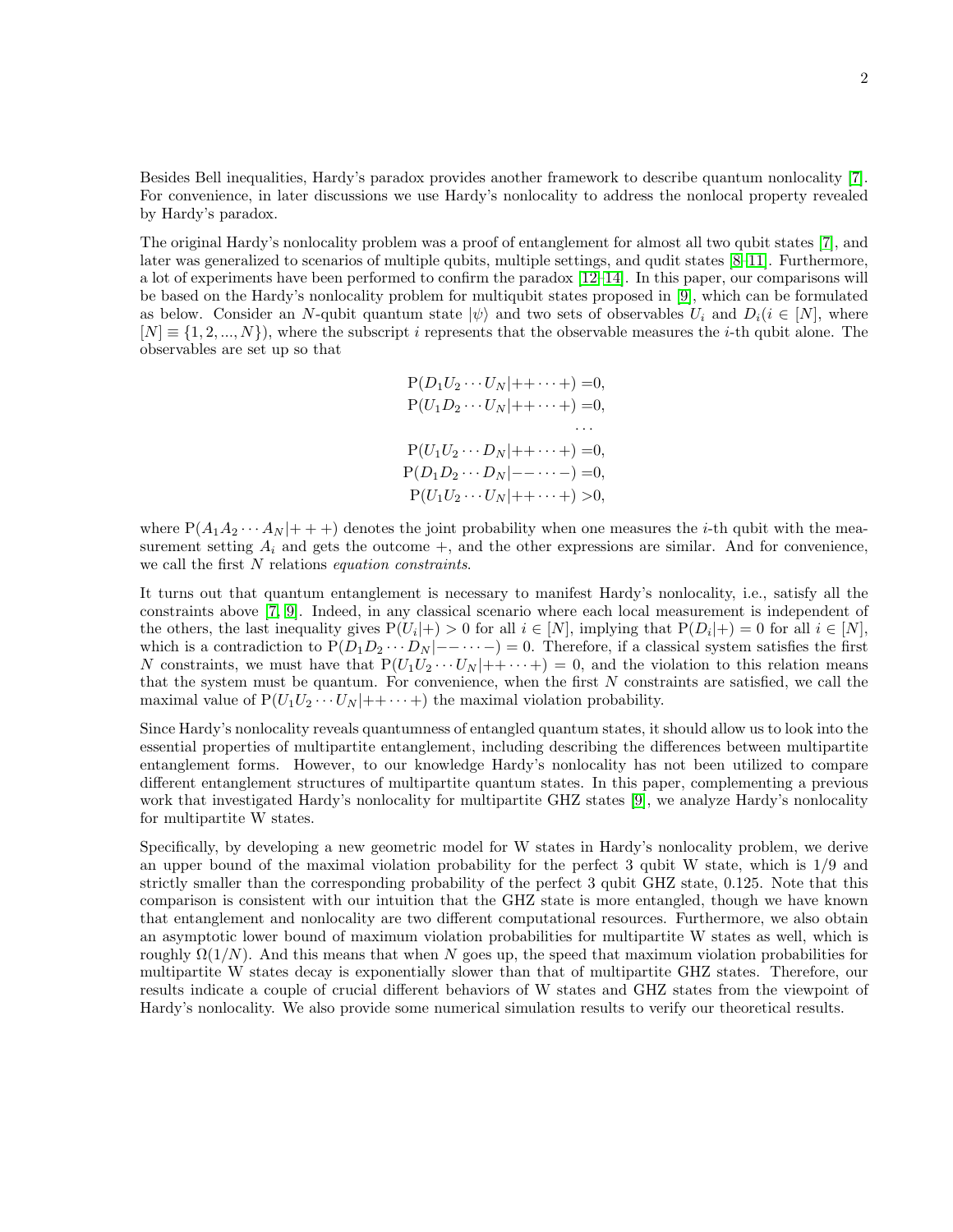### II. GEOMETRIC MODEL FOR GENERALIZED 3 QUBIT W STATES

In this section, we first consider the generalized W state, which can be expressed as

$$
|\psi\rangle = a_1 |100\rangle + a_2 |010\rangle + a_3 |001\rangle, \qquad (1)
$$

where  $a_i \neq 0$  and  $\sum_i |a_i|^2 = 1$ . By applying local phases on the basis state  $|1\rangle$  of each qubit, we may assume without loss of generality that  $a_i > 0$ .

Note that the constraints and the objective in Hardy's nonlocality problem are given by relations on joint probability distributions of measurement outcomes of observables. We now develop a geometric model to represent local observables for generalized W states, which allows us to formulate these joint probability distributions in the language of vectors. Later we will see that the geometric model can be generalized to N-qubit generalized W states.

Given an observable A, let  $\lambda$  be one of its eigenvalues with 1-dimensional eigenspace, and its corresponding eigenstate can be written as

$$
|\phi\rangle = \cos\varphi|0\rangle + e^{i\theta}\sin\varphi|1\rangle, \qquad (2)
$$

where  $\varphi \in [0, \pi/2]$  and  $\theta \in [0, 2\pi)$ . To build our geometric model, when  $\varphi \neq \pi/2$  we make the following definition.

<span id="page-2-0"></span>**Definition 1.** The representation vector of the observable/eigenvalue pair  $(A, \lambda)$  is defined as

$$
v(A, \lambda) \equiv (\tan \varphi \cos \theta, \tan \varphi \sin \theta)^T \in \mathbb{R}^2,
$$
\n(3)

and for convenience, when  $\varphi \neq \pi/2$  we say  $v(A, \lambda)$  is well-defined.

Recall that Hardy's nonlocality problem is a maximization problem among local observables  $U_i$  and  $D_i$  with eigenvalues  $\pm 1$ , where the subscript  $i \in [3]$  indicates the observable measuring the *i*-th qubit:

$$
\text{maximize:} \qquad \mathbf{P}(U_1 U_2 U_3 |+++), \tag{4}
$$

subject to: 
$$
P(D_1U_2U_3|+++)=0,
$$
 (5)

$$
P(U_1D_2U_3|+++)=0,
$$
\n(6)

$$
P(U_1U_2D_3|+++)=0,
$$
\n(7)

<span id="page-2-2"></span><span id="page-2-1"></span>
$$
P(D_1D_2D_3|---)=0.\t\t(8)
$$

By our geometric model, the above conditions can be restated, as showed in the following proposition.

**Proposition 2.** Let  $A_1, A_2, A_3$  be observables with all their eigenspaces being 1-dimensional. Let  $\lambda_1, \lambda_2, \lambda_3$ be eigenvalues corresponding to  $A_1, A_2, A_3$ , respectively. Suppose  $v(A_i, \lambda_i)$  is well-defined for  $i \in [3]$ . Let  $t_i = a_i \cdot v(A_i, \lambda_i)$ . Then

$$
P(A_1 A_2 A_3 | \lambda_1 \lambda_2 \lambda_3) = \frac{\|t_1 + t_2 + t_3\|^2}{(1 + \frac{1}{a_1^2} \|t_1\|^2)(1 + \frac{1}{a_2^2} \|t_2\|^2)(1 + \frac{1}{a_3^2} \|t_3\|^2)}.
$$
\n(9)

*Proof.* Suppose the eigenstate for  $(A_i, \lambda_i)$  pair is

$$
|\phi_i\rangle = \cos\varphi_i|0\rangle + e^{i\theta_i}\sin\varphi_i|1\rangle,
$$

where  $\varphi_i \in [0, \pi/2)$  and  $\theta_i \in [0, 2\pi)$ .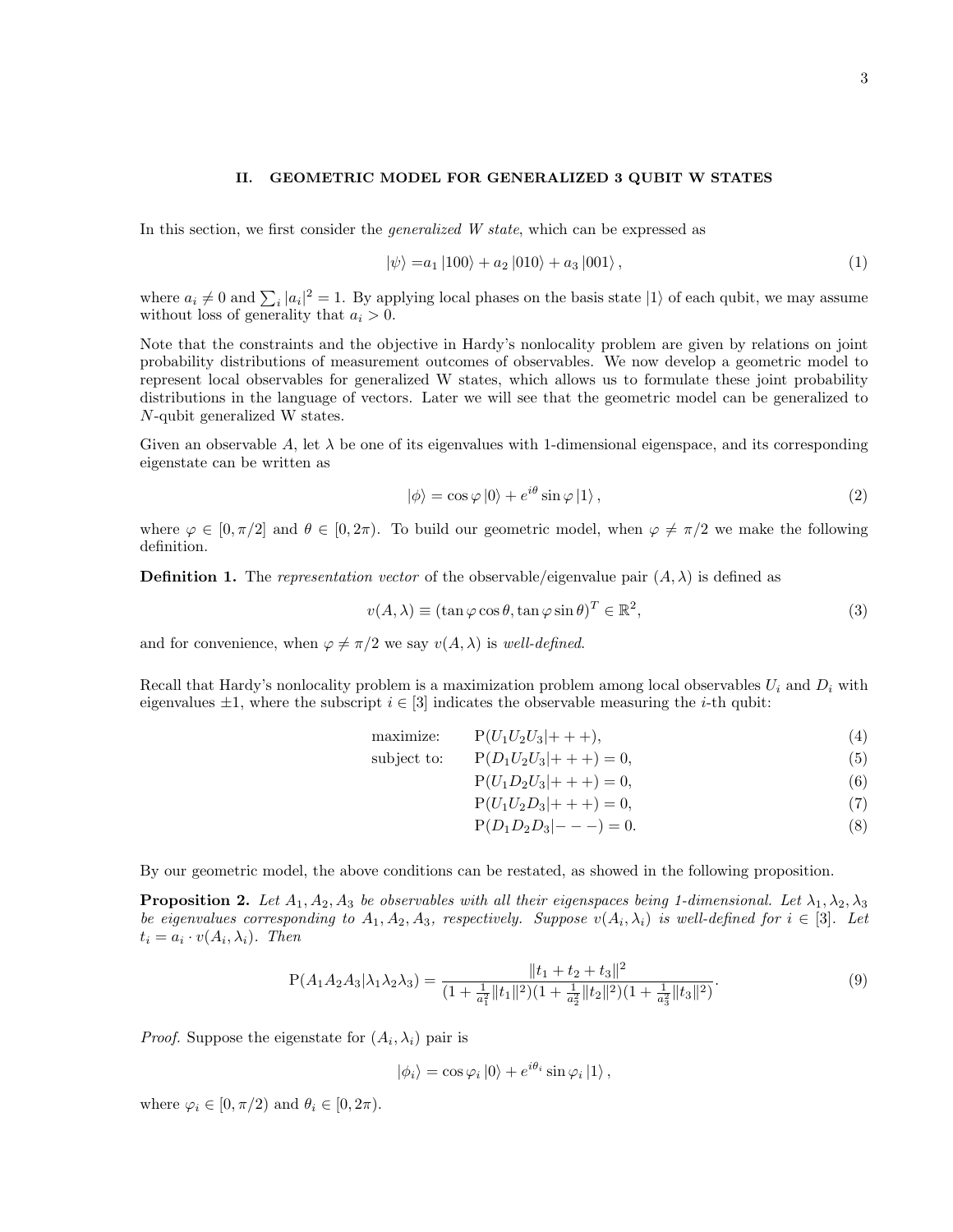By the postulate of quantum measurement, we have that

$$
P(A_1A_2A_3|\lambda_1\lambda_2\lambda_3) = \langle \psi | (|\phi_1\rangle \langle \phi_1 | \otimes |\phi_2\rangle \langle \phi_2 | \otimes |\phi_3\rangle \langle \phi_3 |) |\psi\rangle = a^T Q a,
$$

where  $Q$  is a positive semidefinite matrix defined as

$$
Q = \begin{pmatrix} 1 & \cos(\theta_1 - \theta_2) & \cos(\theta_1 - \theta_3) \\ \cos(\theta_1 - \theta_2) & 1 & \cos(\theta_2 - \theta_3) \\ \cos(\theta_1 - \theta_3) & \cos(\theta_2 - \theta_3) & 1 \end{pmatrix},
$$
(10)

and a is a vector defined as

<span id="page-3-1"></span>
$$
a = \begin{pmatrix} a_1 \sin \varphi_1 \cos \varphi_2 \cos \varphi_3 \\ a_2 \cos \varphi_1 \sin \varphi_2 \cos \varphi_3 \\ a_3 \cos \varphi_1 \cos \varphi_2 \sin \varphi_3 \end{pmatrix} . \tag{11}
$$

The matrix  $Q$  admits a factorization  $Q = B^T B,$  where

$$
B = \begin{pmatrix} \cos \theta_1 & \cos \theta_2 & \cos \theta_3 \\ \sin \theta_1 & \sin \theta_2 & \sin \theta_3 \end{pmatrix}.
$$

Therefore, the factorization gives

<span id="page-3-2"></span>
$$
P(A_1 A_2 A_3 | \lambda_1 \lambda_2 \lambda_3) = ||Ba||^2.
$$
 (12)

Extracting the factor  $\prod_i \cos^2 \varphi_i$  from the outcome probability, we have that

$$
P(A_1 A_2 A_3 | \lambda_1 \lambda_2 \lambda_3) = \left( \prod_i \cos^2 \varphi_i \right) \left\| B \begin{pmatrix} a_1 \tan \varphi_1 \\ a_2 \tan \varphi_2 \\ a_3 \tan \varphi_3 \end{pmatrix} \right\|^2.
$$

According to the definition of  $v(A_i, \lambda_i)$ , it holds that

$$
P(A_1A_2A_3|\lambda_1\lambda_2\lambda_3) = \left(\prod_i \cos^2 \varphi_i\right) ||t_1 + t_2 + t_3||^2.
$$

In the meanwhile, the cosine factors can be rewritten as

$$
\cos^2 \varphi_i = \frac{1}{1 + \tan^2 \varphi_i} = \frac{1}{1 + \frac{1}{a_i^2} ||t_i||^2},
$$

which means that

$$
P(A_1A_2A_3|\lambda_1\lambda_2\lambda_3) = \frac{\|t_1 + t_2 + t_3\|^2}{(1 + \frac{1}{a_1^2}\|t_1\|^2)(1 + \frac{1}{a_2^2}\|t_2\|^2)(1 + \frac{1}{a_3^2}\|t_3\|^2)}.
$$

This concludes the proof.

We immediately have the following corollary:

<span id="page-3-0"></span>Corollary 3. Let  $A_1, A_2, A_3$  be observables with all their eigenspaces being 1-dimensional, and let  $\lambda_1, \lambda_2, \lambda_3$ be eigenvalues corresponding to  $A_1, A_2, A_3$ , respectively. Suppose  $v(A_i, \lambda_i)$  is well-defined for  $i \in [3]$ . Let

 $\Box$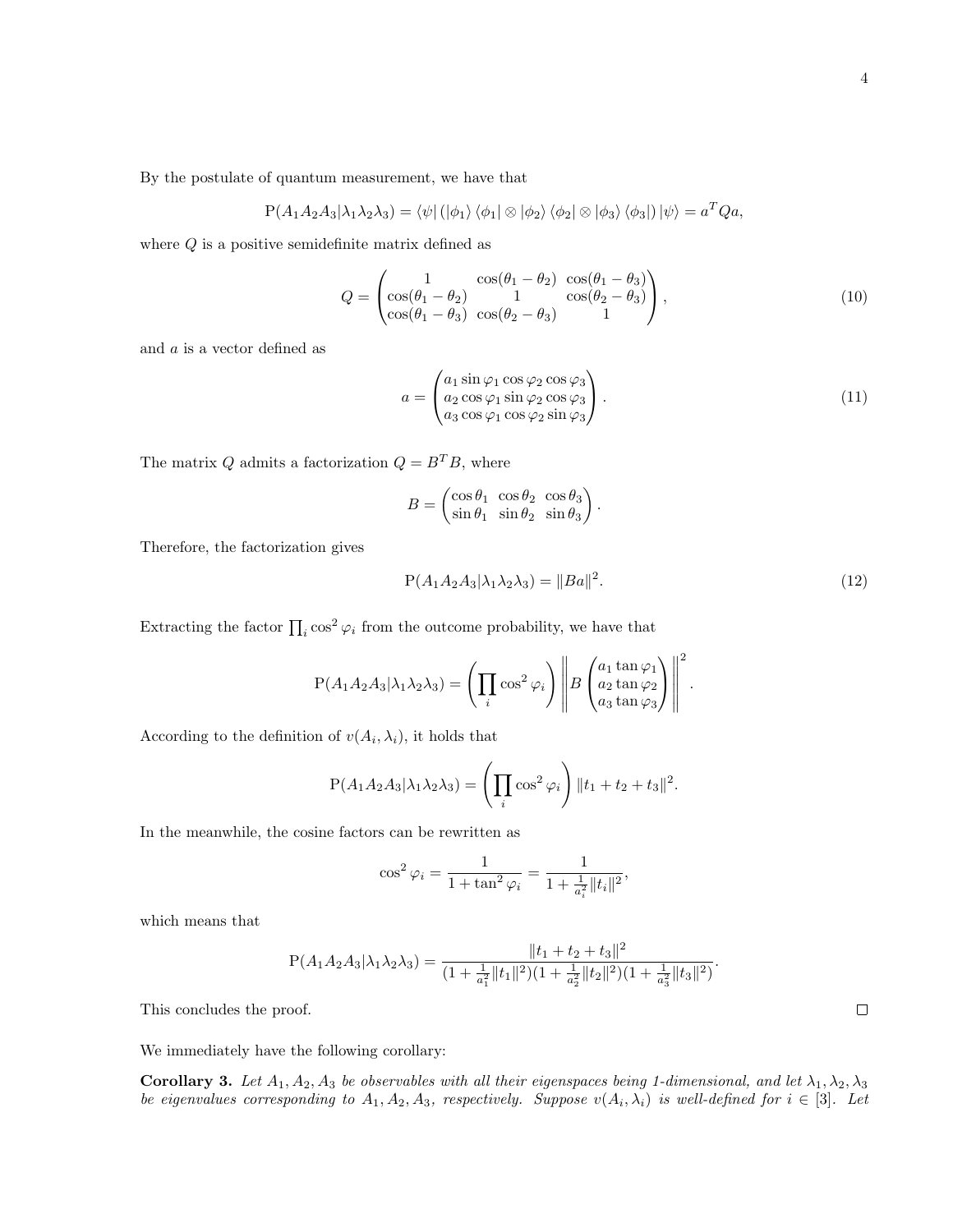$t_i = a_i \cdot v(A_i, \lambda_i)$ . Then

$$
P(A_1A_2A_3|\lambda_1\lambda_2\lambda_3) = 0
$$

if and only if

$$
t_1 + t_2 + t_3 = 0.\t\t(13)
$$

In order to formulate all constraints in Hardy's nonlocality problem, we make the following further definitions. **Definition 4.** For  $i \in [3]$ , if  $v(U_i, +1)$ ,  $v(D_i, +1)$ , and  $v(D_i, -1)$  are well-defined, let

$$
u_i = a_i v(U_i, +1), \tag{14}
$$

$$
v_i = a_i v(D_i, +1),
$$
\n(15)

$$
w_i = a_i v(D_i, -1). \tag{16}
$$

With the new notations, we now translate the constraints in Hardy's nonlocality problem in the language of vectors defined above. First, by Corollary [3,](#page-3-0) we have

$$
v_i = -\sum_{j \neq i} u_j \tag{17}
$$

for  $i \in [3]$ , and

$$
\sum_{j} w_j = 0. \tag{18}
$$

Second, by Definition [1,](#page-2-0) we have  $v_i = -\frac{a_i^2 w_i}{||w_i||^2}$ . Indeed, suppose the eigenstate for  $(D_i, +1)$  is

$$
|\phi_{+}\rangle = \cos \alpha_{i} |0\rangle + e^{i\beta_{i}} \sin \alpha_{i} |1\rangle.
$$

Then the eigenstate for  $(D_i, -1)$  is

$$
|\phi_{-}\rangle = \sin \alpha_{i} |0\rangle - e^{i\beta_{i}} \cos \alpha_{i} |1\rangle.
$$

Now, by Definition [1,](#page-2-0) we have that

$$
v_i = a_i (\tan \alpha_i \cos \beta_i, \tan \alpha_i \sin \beta_i)^T,
$$
  

$$
w_i = -a_i (\cot \alpha_i \cos \beta_i, \cot \alpha_i \sin \beta_i)^T,
$$

hence  $v_i = -\frac{a_i^2 w_i}{\|w_i\|^2}$ .

With the above observations, when all representation vectors are well-defined, the probability maximization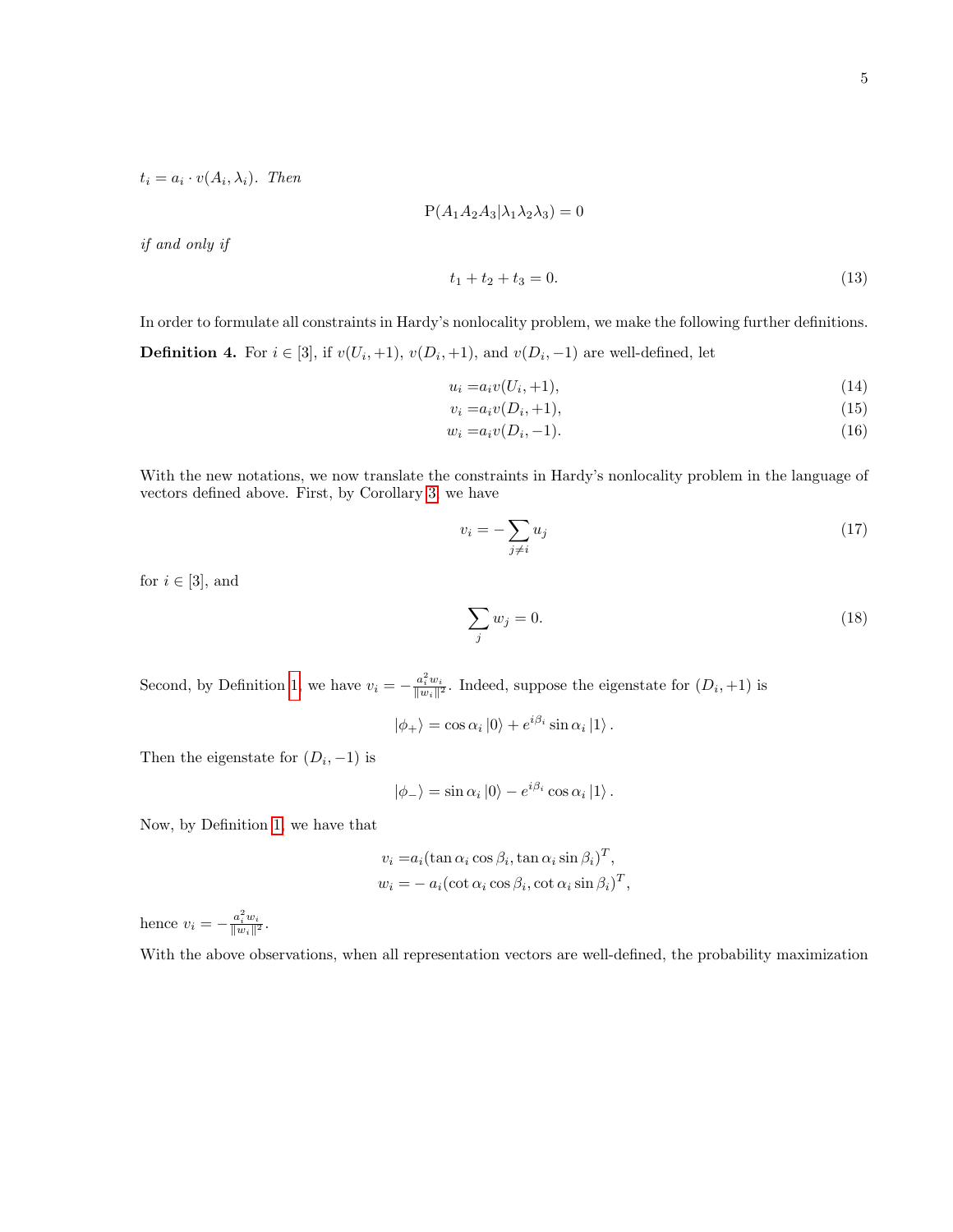problem can be rewritten as:

maximize: 
$$
P(U_1U_2U_3|+++)
$$
  
= 
$$
\frac{||u_1 + u_2 + u_3||^2}{(1 + \frac{1}{a_1^2} ||u_1||^2)(1 + \frac{1}{a_2^2} ||u_2||^2)(1 + \frac{1}{a_3^2} ||u_3||^2)}
$$
  
= 
$$
\frac{||v_1 + v_2 + v_3||^2/4}{(1 + \frac{1}{4a_1^2} ||v_2 + v_3 - v_1||^2)(1 + \frac{1}{4a_2^2} ||v_3 + v_1 - v_2||^2)(1 + \frac{1}{4a_3^2} ||v_1 + v_2 - v_3||^2)}
$$
,  
subject to: 
$$
w_1 + w_2 + w_3 = 0,
$$

where  $w_i(i \in [3])$  are the variables and

$$
v_i = -\frac{a_i^2 w_i}{\|w_i\|^2}.
$$

### III. BOUNDING THE VIOLATION PROBABILITY FOR THE W STATE

Based on the geometric model introduced above, we now prove our first main result, which shows that for the perfect W state the maximal violation probability in the Hardy's nonlocality problem is upper bound for 1/9. Since the geometric model supposes all representation vectors are well-defined, we first consider this case, then we show that the conclusion can be generalized to arbitrary case.

<span id="page-5-0"></span>**Lemma 5.** Let  $U_i$  and  $D_i$  be observables in the Hardy's nonlocality problem for the W state  $|\psi\rangle =$  $1/\sqrt{3}(|001\rangle + |010\rangle + |100\rangle)$ . If  $v(U_i, +1)$ ,  $v(D_i, +1)$ , and  $v(D_i, -1)$  are well-defined for  $i \in [3]$ , then all equation constraints are satisfied implies that

$$
P(U_1U_2U_3|+++)\leq 1/9.
$$

Proof. We have known that the target probability can be expressed as

 $P(X|Y|Y|Y|)$ 

$$
P(U_1U_2U_3|+++)=\frac{\frac{1}{4}||v_1+v_2+v_3||^2}{(1+\frac{3}{4}||-v_1+v_2+v_3||^2)(1+\frac{3}{4}||v_1-v_2+v_3||^2)(1+\frac{3}{4}||v_1+v_2-v_3||^2)}.
$$

Expanding the denominator gives

$$
P(U_1U_2U_3|+++)
$$
  
\n
$$
\leq \frac{\frac{1}{4}||v_1 + v_2 + v_3||^2}{1 + \frac{3}{4}(\|-v_1 + v_2 + v_3||^2 + ||v_1 - v_2 + v_3||^2 + ||v_1 + v_2 - v_3||^2)}
$$
  
\n
$$
= \frac{\frac{1}{4}||v_1 + v_2 + v_3||^2}{1 + \frac{9}{4}||v_1 + v_2 + v_3||^2 - 6(v_1 \cdot v_2 + v_2 \cdot v_3 + v_3 \cdot v_1)}.
$$

Since isometries preserve inner products, we may assume that

$$
w_1 = -(M, 0)^T,
$$
  
\n
$$
w_2 = -(x, y)^T,
$$
  
\n
$$
w_3 = -(x - M, -y)^T,
$$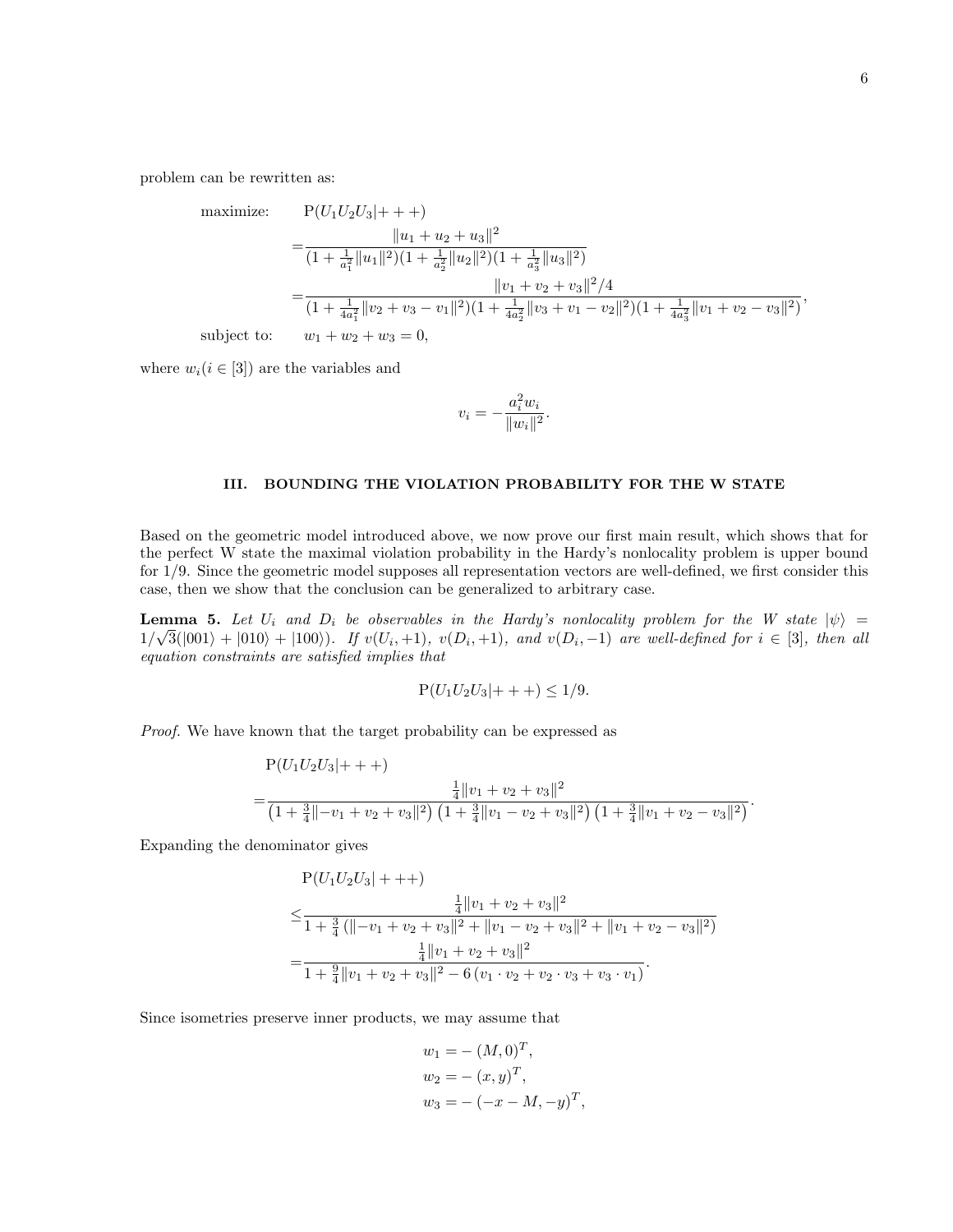$\Box$ 

without loss of generality, where we have utilized the relation  $w_1 + w_2 + w_3 = 0$ . By the assumption that all  $v(D_i, +1)$  and  $v(D_i, -1)$  are well-defined, we have  $w_1, w_2, w_3 \neq 0$ ; that is,  $M \neq 0, x^2 + y^2 \neq 0$  and  $(x + M)^2 + y^2 \neq 0.$ 

By relation  $v_i = -w_i/(3||w_i||^2)$ , we have

$$
v_1 = (1/M, 0)^T / 3,
$$
  
\n
$$
v_2 = \left(\frac{x}{x^2 + y^2}, \frac{y}{x^2 + y^2}\right)^T / 3,
$$
  
\n
$$
v_3 = \left(\frac{-x - M}{(x + M)^2 + y^2}, \frac{-y}{(x + M)^2 + y^2}\right)^T / 3.
$$

Then

$$
v_1 \cdot v_2 + v_2 \cdot v_3 + v_3 \cdot v_1
$$
  
= 
$$
\frac{\frac{x}{M} ((x + M)^2 + y^2) - x(x + M) - y^2 - \frac{x + M}{M} (x^2 + y^2)}{9 (x^2 + y^2) ((x + M)^2 + y^2)}
$$
  
= 
$$
\frac{-2y^2}{9 (x^2 + y^2) ((x + M)^2 + y^2)} \le 0.
$$

Therefore,

$$
P(U_1U_2U_3|+++) \le \frac{\frac{1}{4}||v_1 + v_2 + v_3||^2}{1 + \frac{9}{4}||v_1 + v_2 + v_3||^2} \le 1/9.
$$

We now show that the assumption in Lemma [\(5\)](#page-5-0) that all representation vectors involved in the Hardy's nonlocality problem are well-defined can be removed, which means that in this case the upper bound in Lemma [\(5\)](#page-5-0) is still correct.

For this, we first suppose two of  $v(U_i, +1)$  are not well-defined, then it can be seen that the vector a in Eq.[\(11\)](#page-3-1) for  $P(U_1U_2U_3|+++)$  is zero, thus Eq.[\(12\)](#page-3-2) indicates that  $P(U_1U_2U_3|+++) = 0$ , and it does not hurt the upper bound. Second, similar argument shows that if one of  $v(A_i|\lambda_i)$  is not well-defined, then  $P(A_1A_2A_3|\lambda_1\lambda_2\lambda_3)=0$  implies that there must be another  $i' \neq i$  such that  $v(A_{i'}|\lambda_{i'})$  is not well-defined either.

Then combining the above two observations, we can rule out the possibility that only one of  $v(U_i, +1)$ , say  $v(U_1, +1)$ , is not well-defined. If this is the case, then Eq.[\(6\)](#page-2-1) and Eq.[\(7\)](#page-2-2) means that  $v(D_2, +1)$  and  $v(D_3, +1)$ are not well-defined, i.e.,  $v(D_2, -1) = 0$  and  $v(D_3, -1) = 0$ . By applying Corollary [3](#page-3-0) on  $P(D_1D_2D_3|---) =$ 0, we have that  $v(D_1, -1) = 0$ , and this indicates that  $v(D_1, +1)$  is not well-defined either. However, we know that  $P(D_1U_2U_3|+++) = 0$ , and this needs that at least one of  $v(U_2, +1)$  and  $v(U_3, +1)$  is not well-defined, a contradiction. In summary, if any vector in  $v(U_i, +1)$ ,  $v(D_i, +1)$ , and  $v(D_i, -1)$  is not well-defined, satisfying all equation constraints means that  $P(U_1U_2U_3|+++) = 0$ . Therefore, we have the following theorem.

<span id="page-6-0"></span>**Theorem 6.** Let  $U_i$  and  $D_i$  be observables in the Hardy's nonlocality problem for the W state  $|\psi\rangle =$  $1/\sqrt{3}(|001\rangle + |010\rangle + |100\rangle)$ . Then all equation constraints are satisfied implies that

$$
P(U_1U_2U_3|+++)\leq 1/9.
$$

Theorem [6](#page-6-0) essentially states that the violation probability of the perfect 3 qubit W state is upper-bounded by 1/9. For comparison, it has been shown that obtaining a violation probability of 0.125 is possible from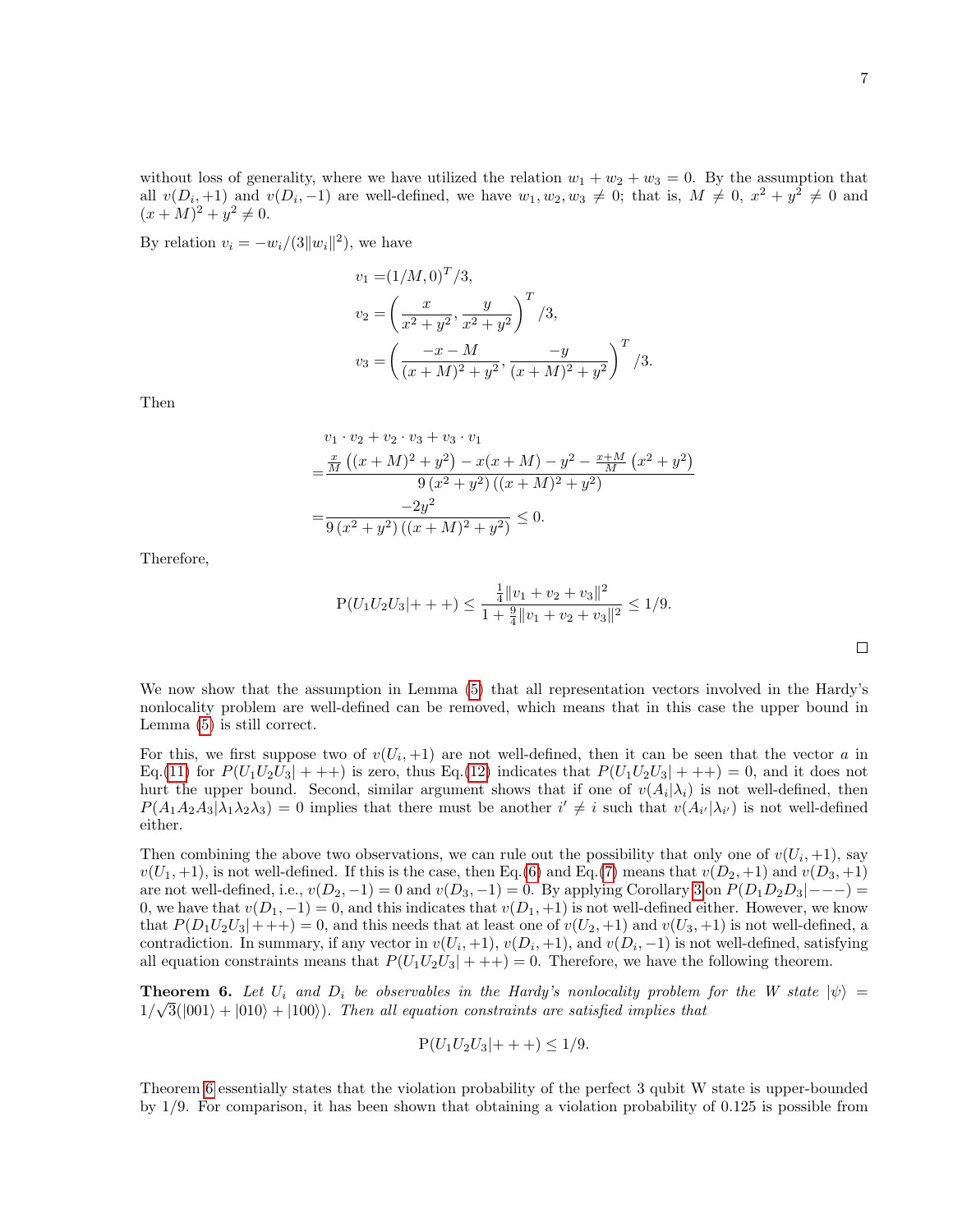the perfect 3 qubit GHZ state [\[9\]](#page-12-9).

### IV. GENERALIZATION TO N QUBIT W STATES

In this section, our first task is to show that the geometric model introduced above can be generalized to  $N$ qubit W states with  $N > 3$ .

The N qubit generalized W state is defined as

$$
|\psi\rangle = a_1 |10 \cdots 0\rangle + a_2 |01 \cdots 0\rangle + \cdots + a_N |00 \cdots 1\rangle,
$$

where  $a_i > 0$  for all  $i \in [N]$  and  $\sum_i a_i^2 = 1$ . When  $a_i = 1/$ √ N for all  $i \in [N]$ , we call it the N qubit perfect W state, denoted by  $|W_N\rangle$ . For convenience, we denote the N qubit perfect GHZ state as

$$
|GHZ_N\rangle = \frac{1}{2}(|00\cdots0\rangle + |11\cdots1\rangle).
$$
\n(19)

Following Definition [1,](#page-2-0) the joint measurement outcome probability formula is readily generalized as Proposition [7.](#page-7-0)

<span id="page-7-0"></span>**Proposition 7.** Let  $A_i (i \in [N])$  be observables with all their eigenspaces being 1-dimensional. Let  $\lambda_i$  be an eigenvalue corresponding to  $A_i$ . Suppose  $v(A_i, \lambda_i)$  is well-defined for  $i \in [N]$ . Let  $v_i = a_i \cdot v(A_i, \lambda_i)$ . Then

$$
P(A_1 \cdots A_N | \lambda_1 \cdots \lambda_N) = \frac{\left\| \sum_{i=1}^N v_i \right\|^2}{\prod_{i=1}^N \left(1 + \frac{1}{a_i^2} ||v_i||^2\right)}.
$$

Corollary 8. Let  $A_i(i \in [N])$  be observables with all their eigenspaces being 1-dimensional. Let  $\lambda_i$  be an eigenvalue corresponding to  $A_i$ . Suppose  $v(A_i, \lambda_i)$  is well-defined for  $i \in [N]$ . Let  $v_i = a_i \cdot v(A_i, \lambda_i)$ . Then

$$
P(A_1 \cdots A_N | \lambda_1 \cdots \lambda_3) = 0
$$

if and only if

$$
\sum_{i=1}^{N} v_i = 0.
$$

The N qubit Hardy's nonlocality can be restated as the following maximization problem among the observables  $U_i$  and  $D_i$ :

maximize: 
$$
P(U_1U_2 \cdots U_N|++\cdots+)
$$
,  
\nsubject to:  $P(D_1U_2 \cdots U_N|++\cdots+)=0$ ,  
\n $P(U_1D_2 \cdots U_N|++\cdots+)=0$ ,  
\n $\cdots$   
\n $P(U_1U_2 \cdots D_N|++\cdots+)=0$ ,  
\n $P(D_1D_2 \cdots D_N|--\cdots-) = 0$ .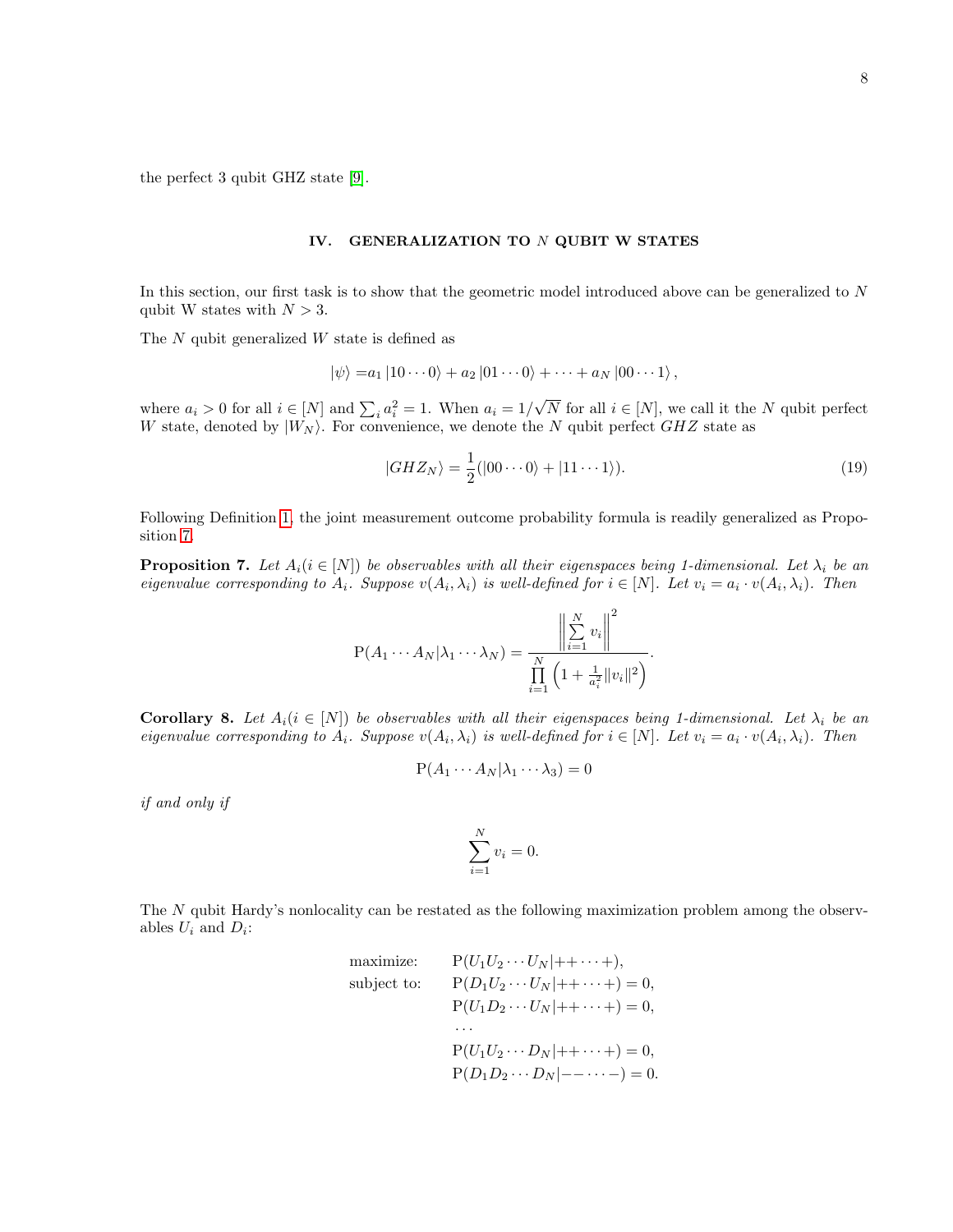$$
u_i = a_i v(U_i, +1),
$$
  
\n
$$
v_i = a_i v(D_i, +1),
$$
  
\n
$$
w_i = a_i v(D_i, -1).
$$

Additionally, let  $u = \sum_{i \in [N]} u_i$ ,  $v = \sum_{i \in [N]} v_i$  and  $w = \sum_{i \in [N]} w_i$ .

By the constraints in Hardy's nonlocality, we have the following relations:

$$
\forall i \in [N], v_i = -a_i^2 w_i / ||w_i||^2,
$$
  
\n
$$
\forall i \in [N], v_i = -(u - u_i),
$$
  
\n
$$
\forall i \in [N], u_i = v_i + u,
$$
  
\n
$$
u = -\frac{v}{N - 1}.
$$

Under the relations above, the probability maximization problem become:

maximize: 
$$
P(U_1U_2\cdots U_N|++\cdots+)
$$
  
= 
$$
\frac{\|u\|^2}{\prod_{i=1}^N (1+\frac{1}{a_i^2}\|u_i\|^2)}
$$
  
= 
$$
\frac{\|v\|^2/(N-1)^2}{\prod_{i=1}^N (1+\|v-(N-1)v_i\|^2/(((N-1)^2a_i^2)))}
$$
  
subject to: 
$$
w=0,
$$

where  $w_i(i \in [N])$  are the variables and

$$
v_i = -\frac{a_i^2 w_i}{\|w_i\|^2}.
$$

We now turn to the second task of this section. Different from the 3-qubit case, we consider lower bounding the maximum violation probability of the Hardy nonlocality problem when  $N$  is large. The following theorem gives such an asymptotic lower bound. Since we are focusing on a lower bound, we can suppose that all the involved representation vectors are well-defined.

**Theorem 10.** Let  $P(N)$  denote the maximum violation probability in the Hardy's nonlocality problem for the perfect N qubit W states. Then  $P(N) = \Omega (N^{-1})$ .

*Proof.* For simplicity, we represent the vectors  $u_i, v_i, w_i$  with one real number each, in the sense that their second component is equal to zero.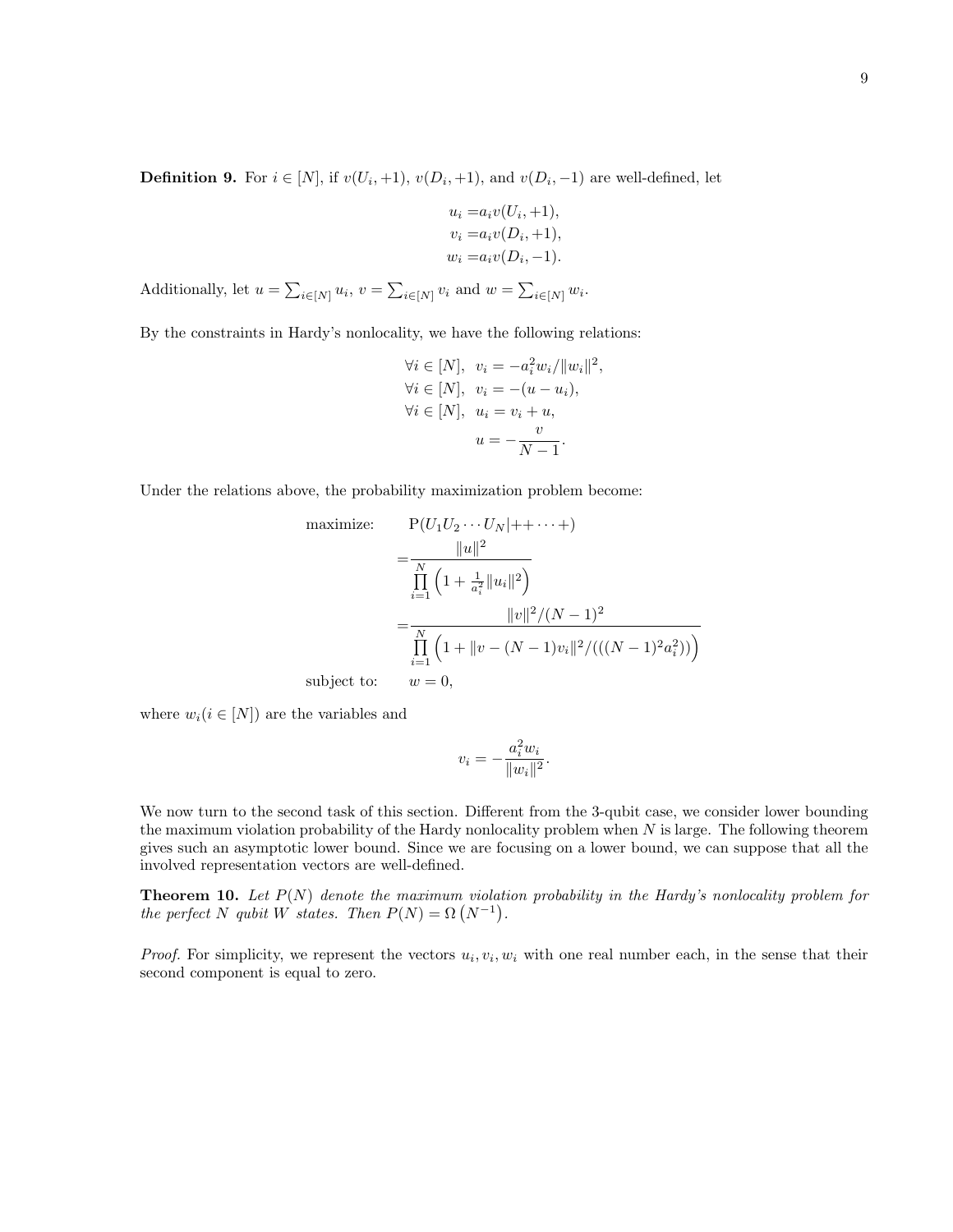Let  $w_i = 1/(N-1)$  for  $i \in [N-1]$  and  $w_N = -1$ . Then,  $\forall i \in [N-1]$ ,

$$
v_i = -\frac{(N-1)}{N},
$$
  
\n
$$
v_N = \frac{1}{N},
$$
  
\n
$$
u = \frac{N-2}{N-1},
$$
  
\n
$$
u_i = -\frac{1}{N(N-1)},
$$
  
\n
$$
u_N = \frac{N^2 - N - 1}{N(N-1)}.
$$

Now let N tend to  $+\infty$ . By Proposition [7,](#page-7-0) the violation probability under this settings is

$$
\frac{\|u\|^2}{\prod_{i=1}^N \left(1 + \frac{1}{a_i^2} \|u_i\|^2\right)}
$$
\n
$$
\approx \frac{1}{\left(1 + \frac{1}{N(N-1)^2}\right)^{N-1} \left(1 + \frac{(N^2 - N - 1)^2}{N(N-1)^2}\right)}
$$
\n
$$
\approx \frac{1/N}{\left(1 + \frac{1}{N(N-1)^2}\right)^{N-1}}
$$
\n
$$
\approx 1/N.
$$

Therefore, we have  $P(N) = \Omega (N^{-1}).$ 

As a comparison, it has been known that the maximum violation probabilities for the  $N$  qubit perfect GHZ states diminish exponentially with  $N$  [\[9\]](#page-12-9), thus we witness another sharp difference between asymptotic behaviors of  $|W_N\rangle$  and  $|GHZ_N\rangle$  when N tends to infinite. Therefore, on one hand  $|GHZ_N\rangle$  enjoys stronger nonlocality than  $|W_N\rangle$  if  $N = 3$ , but on the other hand, when N becomes larger the speed that Hardy's nonlocality of  $|W_N\rangle$  decays is much slower.

### V. NUMERICAL SIMULATION RESULTS

We made the following numerical simulations to verify or complement our theoretical results.

#### A. The 3-qubit perfect W state

We first consider the case of the 3-qubit perfect W state. In order to parameterize the involved measurements, let

$$
v(U_i, +1) \equiv (\tan \varphi_{1,i} \cos \theta_{1,i}, \tan \varphi_{1,i} \sin \theta_{1,i})^T \in \mathbb{R}^2
$$
\n(20)

 $\Box$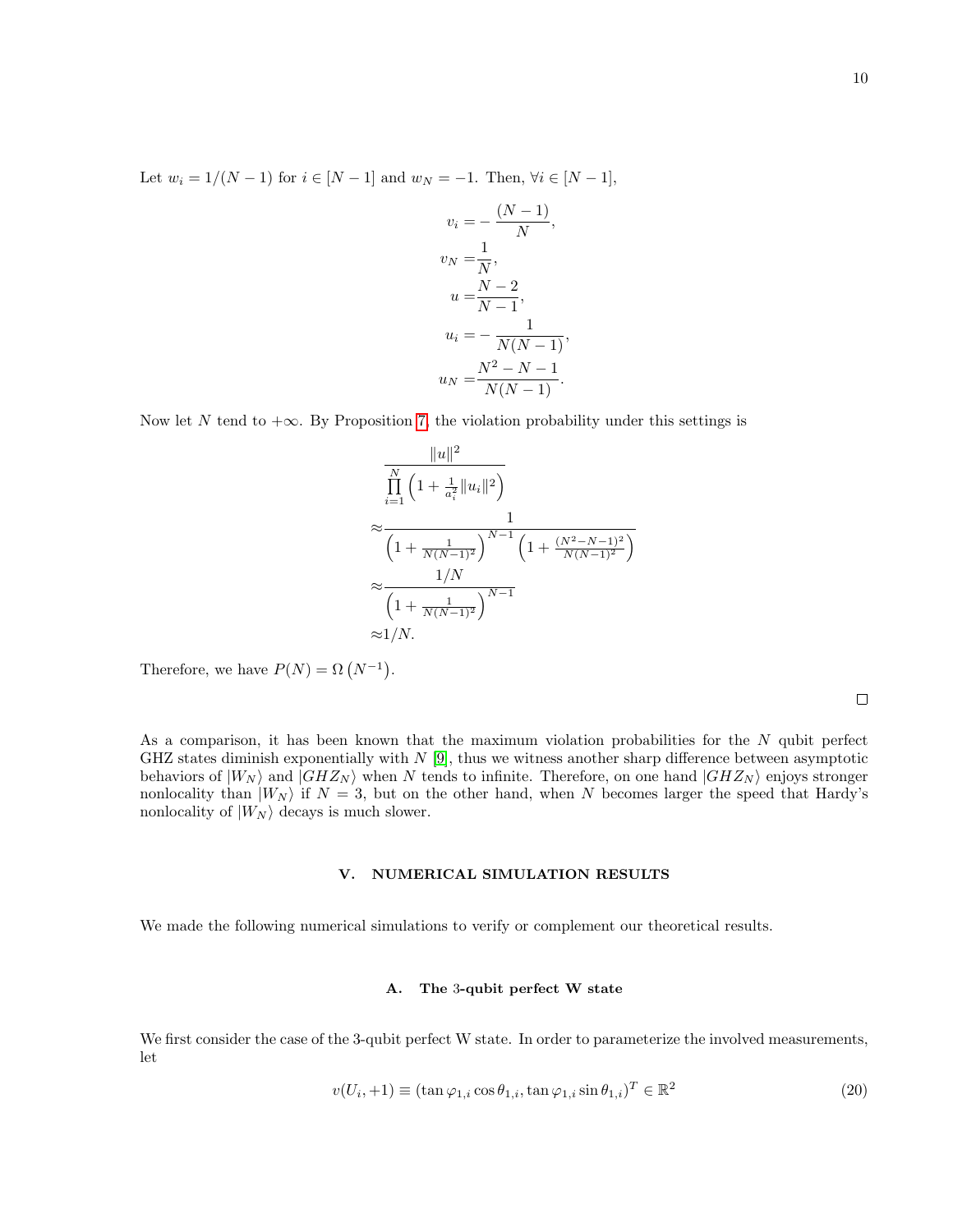and

$$
v(D_i, +1) \equiv (\tan \varphi_{2,i} \cos \theta_{2,i}, \tan \varphi_{2,i} \sin \theta_{2,i})^T \in \mathbb{R}^2
$$
\n(21)

For this, we consider the following construction, which is guided by the geometric model.

$$
\tan \varphi_{11} = M/4, \tan \varphi_{12} = 5M/4, \tan \varphi_{13} = M/4,
$$
\n(22)

$$
\theta_{11} = 0, \theta_{12} = \pi, \theta_{13} = 0,\tag{23}
$$

$$
\tan \varphi_{21} = M, \tan \varphi_{22} = M/2, \tan \varphi_{23} = M,\tag{24}
$$

$$
\theta_{21} = 0, \theta_{22} = \pi, \theta_{23} = 0,\tag{25}
$$

where  $M > 0$  is a parameter. In this setting, when M is picked to maximize the violation probability, the outcome probability is about 0.071868, which is indeed below the maximum violation probability 0.125 that the perfect 3 qubit GHZ state can achieve [\[9\]](#page-12-9).

## B. The 3-qubit generalized W state

For generalized 3 qubit W states, when  $a_1 = 0.448473$ ,  $a_2 = 0.632011$  and  $a_3 = 0.632008$ , the following configuration

$$
\tan \varphi_{11} = 1.320219, \tan \varphi_{12} = 0.147611, \tan \varphi_{13} = 0.147611,
$$
  
\n
$$
\theta_{11} = \pi, \theta_{12} = 0, \theta_{13} = 0,
$$
  
\n
$$
\tan \varphi_{21} = 0.295222, \tan \varphi_{22} = 1.172608, \tan \varphi_{23} = 1.172607,
$$
  
\n
$$
\theta_{21} = \pi, \theta_{22} = 0, \theta_{23} = 0,
$$

achieves violation probability of 0.0977381, which is higher than the perfect 3 qubit W state.



<span id="page-10-0"></span>FIG. 1: The color plot of the maximum violation probability for different amplitude settings  $(a_1, a_2, a_3)$ . The amplitudes are parametrized using spherical coordinate, with angles  $\alpha$  and  $\beta$  ranging from 0 to  $\pi/2$ . The angle  $\alpha$  increases from left to right (horizontally), while  $\beta$  increases from top to bottom (vertically).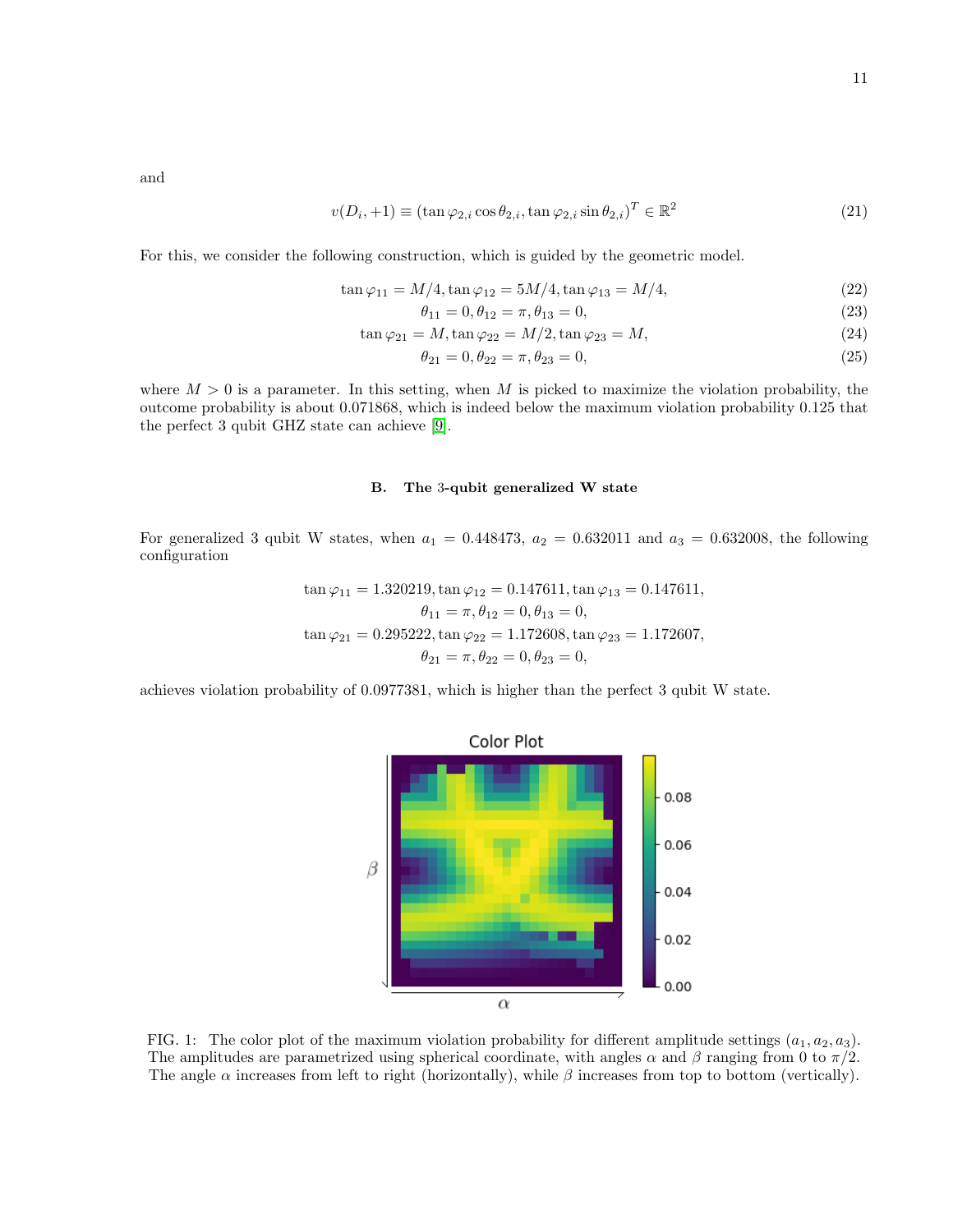The results above are obtained via an optimization package. Notice that both resulting sequences ( $\varphi_{1,i}$ ) and  $(a_i)$  exhibit  $S_{N-1} = S_2$  symmetry, which matches the W state when the amplitudes are ignored. Therefore, we conjecture that the maximum violation probability can be achieved when  $a_1 = a_2 = \cdots = a_{N-1}$  and  $\varphi_{1,i} = \varphi_{2,i} = \cdots = \varphi_{N-1,i}$ . If the conjecture is proven, then the maximization problem would be simplified in the sense that at most two real parameters would be free regardless of N.

Figure [1](#page-10-0) is a color plot of the violation probability maximized using optimization package for different amplitudes. The horizontal and vertical axes represents  $\alpha$  and  $\beta$  from 0 to  $\pi/2$ , respectively, which are used in the definitions of amplitudes as

$$
a_1 = \cos \beta \cos \alpha, a_2 = \cos \beta \sin \alpha, a_3 = \sin \beta.
$$

It is evident from the three yellow bands in the color plot that there is decent violation probability.

## C. The N-qubit perfect W state

For the N-qubit perfect W state, numerical experiment gives the following lower bounds of the maximum violation probability  $P(N)$  for the perfect N qubit W states:

|   | Maximum violation probability |
|---|-------------------------------|
| 3 | 0.07186776197291751           |
| 4 | 0.09802431986561981           |
| 5 | 0.1016666013383646            |
| 6 | 0.0981781711941636            |
| 7 | 0.09256920089757938           |
| 8 | 0.08658662542877839           |
| 9 | 0.08085438836971731           |
|   | 0.07557767230678995           |

It is evident from the table that  $P(N)$  is unimodal in the range  $3 \le N \le 10$  and is maximized at  $N = 5$ . This is an intriguing phenomenon worth further study. Additionally, the maximum violation probabilities assumed by the perfect N qubit GHZ states are all below  $P(N)$  except when  $N = 3$ .

### VI. CONCLUSION

In this paper, we have analyzed Hardy's nonlocality for W states. For this purpose, we develop a geometric model for general W states, and this model allows us to describe the constraints in Hardy's nonlocality problem as relations on vectors, which in turn makes it convenient to characterize the target violation probability.

Concretely, for the perfect 3-qubit W state, we have shown that its violation probability is upper-bounded by 1/9. As a comparison, the perfect 3 qubit GHZ state has maximum violation probability 0.125, and the stronger correlation provided by GHZ state is also consistent with our intuition that it is more entangled than W state, though we have known that entanglement and nonlocality are two different computational resources.

For the perfect N-qubit W states where  $N \geq 4$ , we have shown that their maximum violation probabilities are at least  $\Omega(N^{-1})$ , making another sharp comparison with the perfect N qubit GHZ states, as the maximum